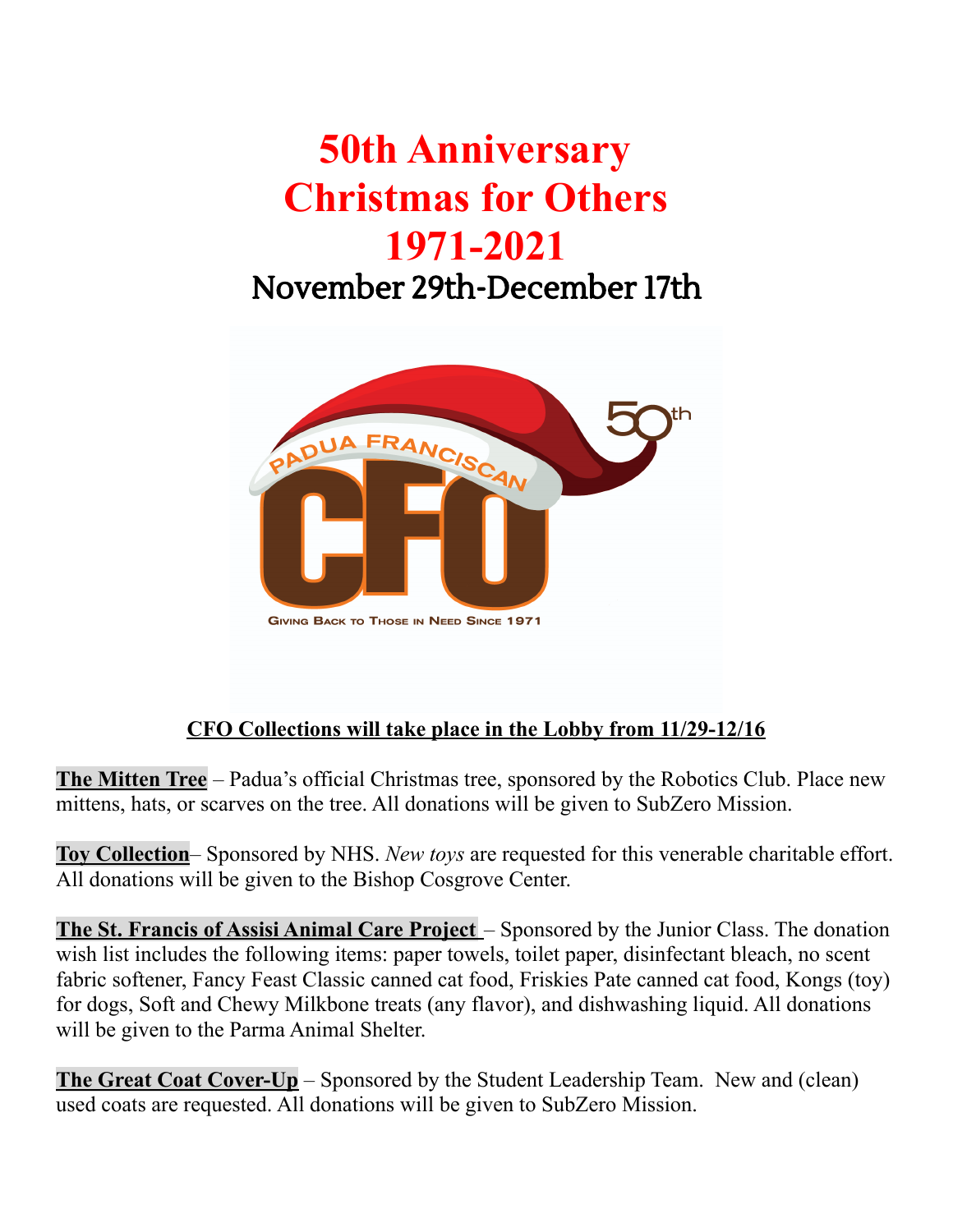**Santa's Backpack Drive-** Sponsored by the Sophomore Class. A donation drive is going to take place to meet the growing needs of homeless men, women and children in the Greater Cleveland area. The wish list includes the following items: backpacks, toilet paper, hand warmers, thermal wear, heavy socks, first aid kit items, tissues, and sleeping bags. All donations will be given to Catholic Worker House in Cleveland.

**Blankets for Babies and Others** – Sponsored by the Freshman Class, a drive for new and (clean) used blankets and sleeping bags for the needy and homeless. Baby blankets will be given to Birthcare of Medina and adult blankets will go to Catholic Worker House in Cleveland.

**Food Bins** – Sponsored by Campus Ministry. Bring in canned or non-perishable foods for the collection bins. Donations will be given to various food banks in the Parma and Greater Cleveland area.

**Promise for Haiti Collection**- Sponsored by MedTrack. MedTrack students will be collecting toothbrushes, toothpaste, floss, and soap (non-liquid) for all ages. Donations will be given to the Promise for Haiti Dental Clinic.

**Babies in Need-** Sponsored by the Senior Class. Seniors will be collecting diapers, baby wipes, toddler size clothes, children's books, and baby washes/ lotions. Donations will be given to Birthcare of Medina County.

**Art Supplies Collection**- Sponsored by Art Club and MyTrack Studio Art. Padua art students will be collecting art supplies, such as crayons, markers, paints, colored pencils, sketchbooks, and art kits to help children impacted by violence. Donations will be made to the art therapy program at Journey Center for Safety and Healing.

**Book Collection** - Sponsored by the Environmental Club. The Environmental Club will be collecting new and gently-used children's books. Age appropriate themes, along with the need for books that show diversity, are encouraged. Donations will be given to the Kid's Book Bank which provides free books to children in the Greater Cleveland area.

## **EVENT SCHEDULE**

**CFO Kickoff (11/29 Monday):** *(check-in)* Christmas for Others is back and celebrating its 50th anniversary! Since 1971, CFO has been helping families all over the Greater Cleveland area celebrate the Christmas season. Join us for a special morning assembly to find out what CFO is all about, and why it is so important to our Padua community.

**Chocolate para Chicos (Tuesday 11/30 and Thursday 12/2):** Hosted by the Spanish Club. Feliz Navidad! The Spanish club will be selling chocolate bars during all lunch periods on 11/30 and 12/2. The cost will be \$1. All proceeds will go toward CFO.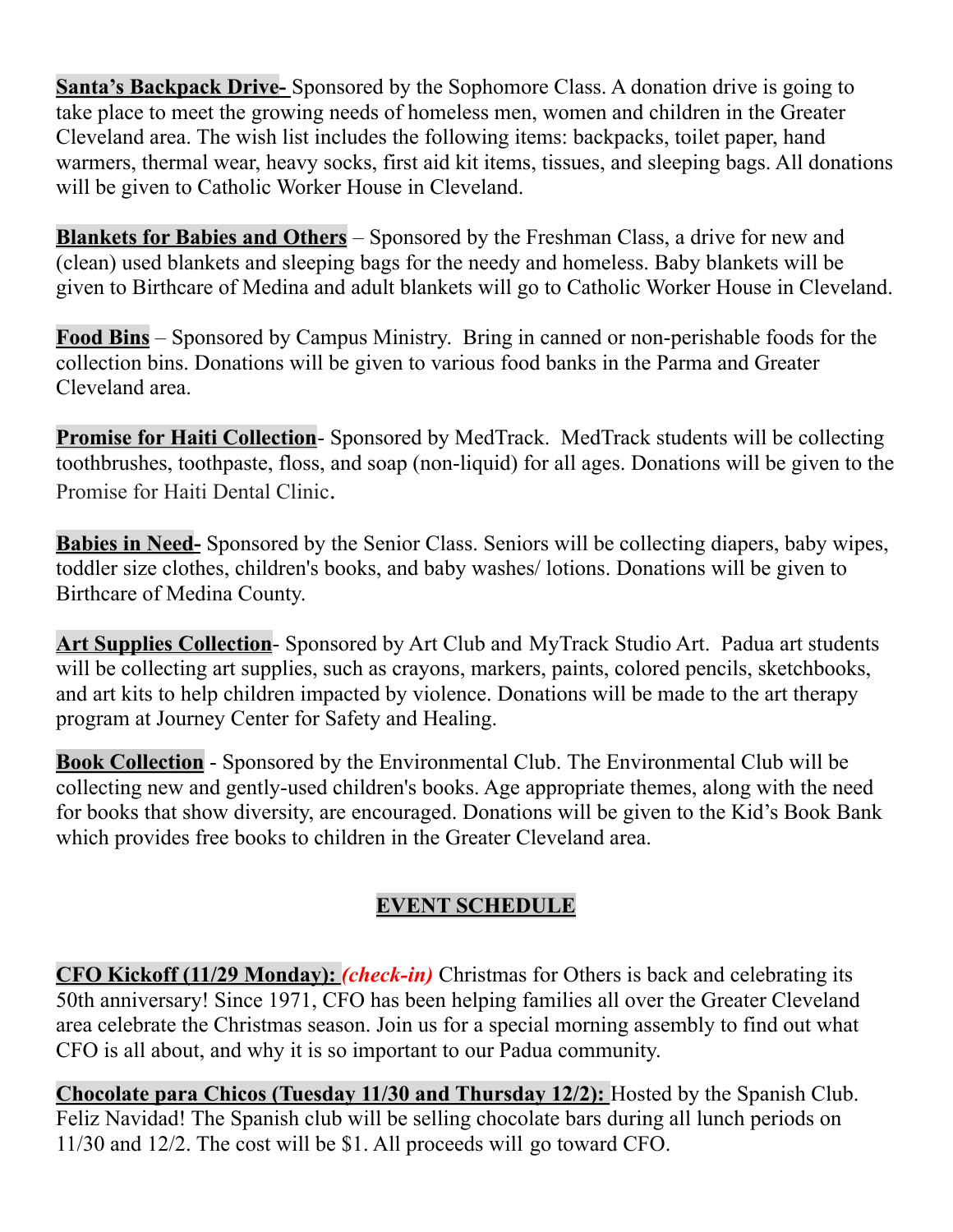**Coin Wars (Wednesday 12/1 thru Tuesday 12/7):** Hosted by the Senior Class. Each class and the faculty/staff have their own jar in the G.O. The class jar with the most net change wins – paper money/checks deduct from the value of the coin total in the jar. The final day of Coin Wars will be celebrated with a morning assembly on 12/7. You'll want to bring loose change to this assembly! If the entire school collects more than \$6,000 total, then everyone will be awarded a dress-down day (day TBD). *(check-in)*

**Christmas Trivia Contest (Thursdays 12/2, 12/9, 12/16)** : Hosted by Key Club. Think you know your Christmas trivia? Test it out by participating in the Kahoot trivia contest held during lunch periods on 12/2, 12/9, and 12/16. Winners will receive a special prize after each contest. *(check-in)*

**CFO Red Shirt Wednesdays (12/1, 12/8, 12/15):** Sponsored by Key Club. The famous CFO **RED** shirts are back! If you purchase one of Padua's signature **RED** shirts (or have one from the last 2-3 years), you can wear it on the dates listed above during the CFO season. Shirts can be purchased 11/17-11/19 during lunch periods. The cost is \$10. All other regular bottom dress code rules apply. Prefer to get the V.I.P. pass AND the t-shirt (see below)? No problem! We can bundle both CFO items for a flat fee of \$20. All proceeds will go toward CFO.

**Red Cross Blood Drive (Thursday 12/2)-** Hosted by the Blood Drive Committee. Look for more information during lunch periods on how you can give the gift of life this holiday season by donating blood. *(check-in)*

**CFO VIP Pass (Friday 12/3, Friday 12/10, Thursday 12/16):** Sponsored by Key Club. For the flat rate of \$15, you can enjoy a few days where you do not have to be in a uniform!!! The CFO VIP Pass will be available for purchase during lunch periods from 11/17-11/19. **No Pass = No dress down!!** Passes will be personalized and signed by an administrator, and you will need to be prepared to have it on hand during the school day. All proceeds will go directly to CFO. This is your chance to donate AND dress down, so be sure to purchase a pass! Prefer to get both the V.I.P. pass and the t-shirt? No problem! We can bundle both CFO items for a flat fee of \$20. All proceeds will go toward CFO.

**Elf on the Shelf Scavenger Hunt (Monday 12/6 thru Friday 12/10):** Hosted by Key Club. Can you find Frankie and Clarice? During the week of 12/6-12/10, our new friends, Frankie and Clarice, will be hiding around the school, waiting for students to find them! Students will have a chance to locate our new friends from the North Pole in a new location each day. Clues will be sent out via the Always A Bruin app, and every QR code scanned will win points for the December class challenge. There will also be a special bonus for the class with the most Elf on the Shelf participants! *(check-in: QR codes for each elf "find")*

**Candy Cane Grams (Monday 12/6 thru Friday 12/10):** Hosted by the Freshman class. During lunch periods on 12/6-12/10, you can purchase a candy cane and send it to a friend! All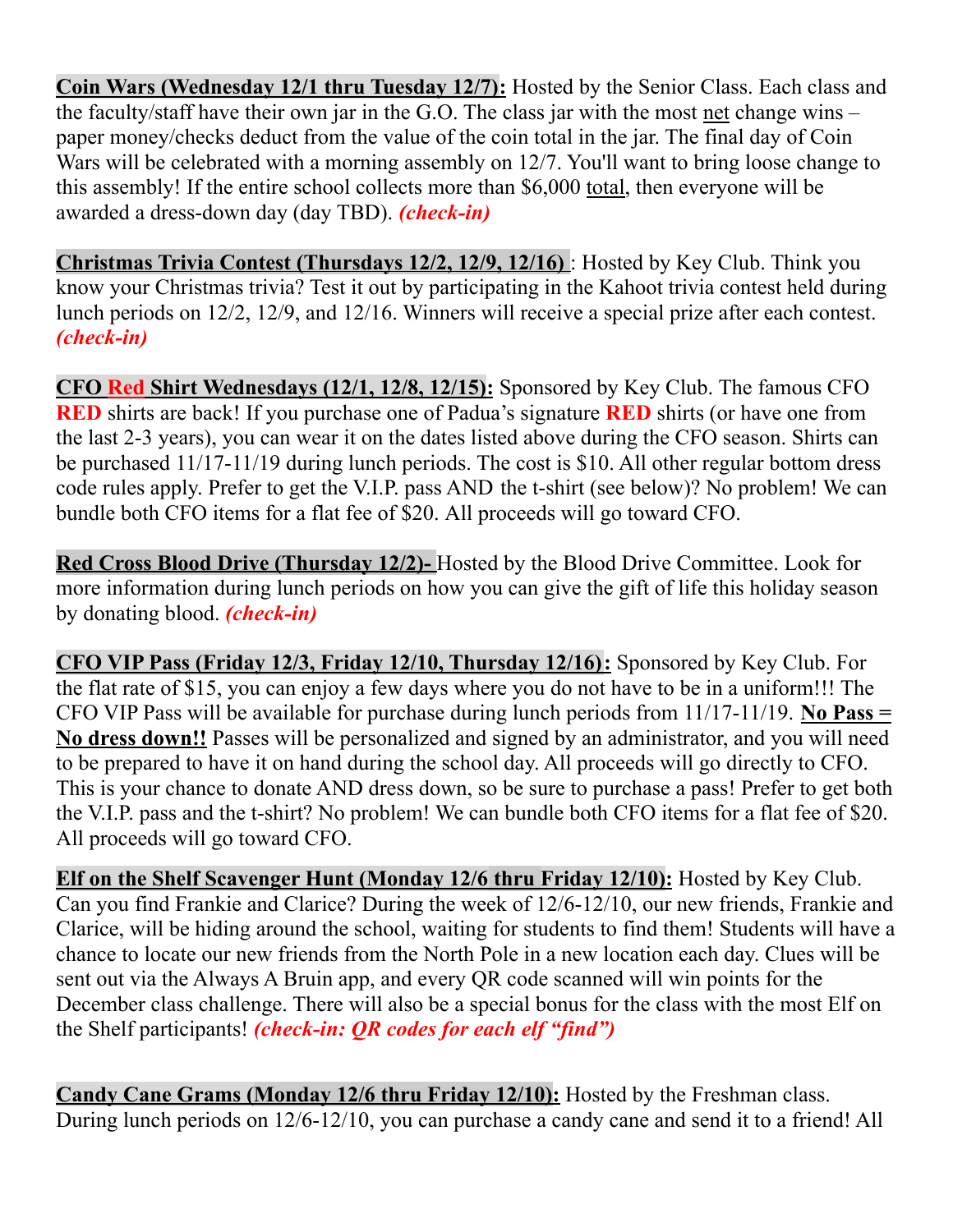candy canes will be delivered on 12/16 during 11th period. Candy Cane Grams will be \$2. All proceeds will go toward CFO.

**Ugly CHRISTMAS Sweater Day (Tuesday 12/7):** What will your sweater or vest have on it? Penguins with gifts? Santa? Christmas trees? Hunt high and low for the *ugliest* **CHRISTMAS** sweater you can find and then **wear it in addition to your uniform**. **Guys still need to wear a shirt and tie or polo and girls still need to wear a uniform shirt under their sweater. All regular bottom dress code rules apply**.

**Garden Club Harvest Table (Tuesday 12/7 thru Thursday 12/9):** Hosted by the Garden Club. Swing by the Harvest Table and buy some handcrafted gifts! You'll find lotions, candles, soaps and jewelry made with herbs and essential oils all grown by the Garden Club! Come check out their stand in the cafeteria during lunch periods on 12/7, 12/8, and 12/9. All proceeds from the sale will go toward CFO.

**Community Canned Food Collection (Tuesday 12/7, Thursday 12/9 and Tuesday 12/14):** Hosted by Campus Ministry. Door hangers will be distributed to surrounding neighborhoods on 12/7. The door hanger will invite Parma residents to drop off food from 4-6 p.m. on Thursday, 12/9 and Tuesday, 12/14. The drop off will be in front of school and we will have students to help unload the cars. Stop by Campus Ministry with any questions. *(12/7 check in)*

**Feast of the Immaculate Conception (Wednesday 12/8):** Today we will celebrate the Immaculate Conception with an all school Mass. Take a moment today to give thanks to our Blessed Mother for the ultimate sacrifice she so willingly made by answering God's call.

**CFO Krispy Kreme Donut Sale (Homeroom Wednesdays 12/8 and 12/15):** Hosted by MyTrack Business. Want to donate to CFO and enjoy a sweet treat? MyTrack Business will be selling Krispy Kreme donuts these two Wednesdays in the front lobby from 7:30 a.m.-7:55 a.m. Donuts will be sold for \$1 each. Cash only, please. All donations will go toward CFO.

**Esports Smash Brothers Tournament (Wednesday 12/8)** *(check-in)* Hosted by the Esports Club. Sign-up during lunch periods on 12/1, 12/2, or 12/3. No experience needed! There will be a \$5 entrance fee to compete against fellow classmates in a Super Smash Brothers Tournament. The winner will receive a \$50 gift certificate. Even if you're not competing, come watch the excitement and enjoy snacks and drinks for sale. All proceeds will go toward CFO.

**1 st period Collection (Thursday 12/9 thru Wednesday 12/15):** Managed by the Sophomore class. Money will be collected during 1st period class each day. The top three classes with the most money raised *per person* will win a quality catered breakfast (sponsored by the Administration) served to them during the 1st period sometime in the New Year. Winners will be announced on 12/17 during the CFO presentation.

**CFO Volleyball Game (Friday 12/10):** Hosted by the Junior Class. Sign up to represent your class in our annual CFO volleyball tournament (held at the end of the school day). Each class will play with the hopes of advancing to the final game...against the FACULTY! Be on the